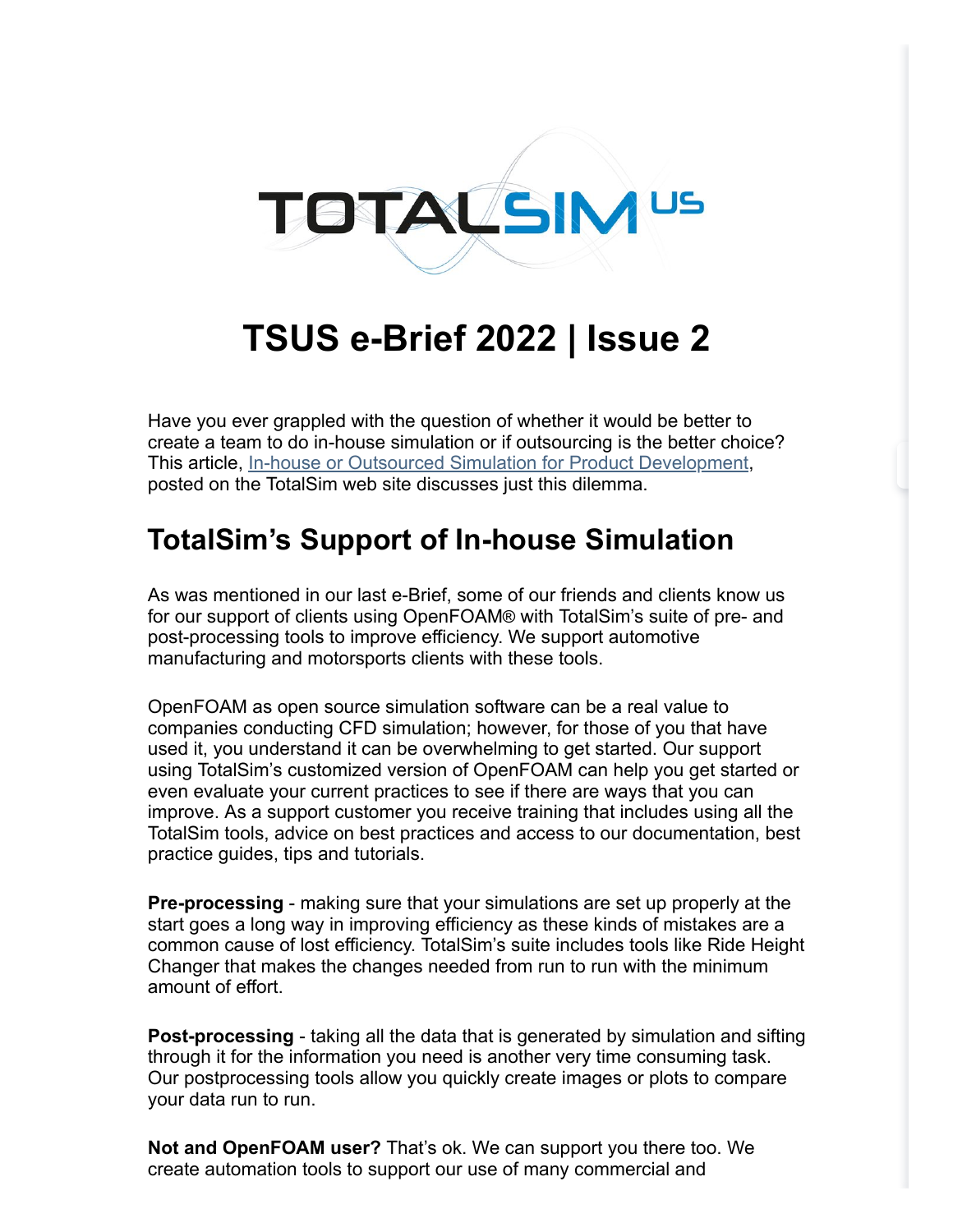government computational tools in our consulting practice and we can do the same for you. Whether you want to automate a single repetitive task or streamline your repetitive workflow, the TotalSim team has the experience to help. We want to make the process as accurate and repetitive as possible so you have confidence in your results.

## **In need of Outsourced Simulation?**

We work with clients from small startups to large OEMs and everything in between. Our last eBrief covered some of the many businesses and industries that we support.

Our highly collaborative nature is who we are and what makes us stand apart from other consulting firms. Additionally, our racing background has taught us to be thorough and accurate, but we do it at the speed of racing where results are needed in time for the next race or they are irrelevant. We apply that mentality to all the work that we do - producing results so that you can move forward with decisions quickly and decisively.

Thanks for following along with the TotalSim journey! Don't hesitate to reach out if you have any questions or just want to chat with us.



## **Southern California Visit**

Ray and Naethan will be working out of the California office in early April. They are setting up meetings with current clients and potential clients during the visit. If you would like to discuss any past or upcoming projects they would like to get you on the schedule before it fills up. Reach out and we will make it happen!